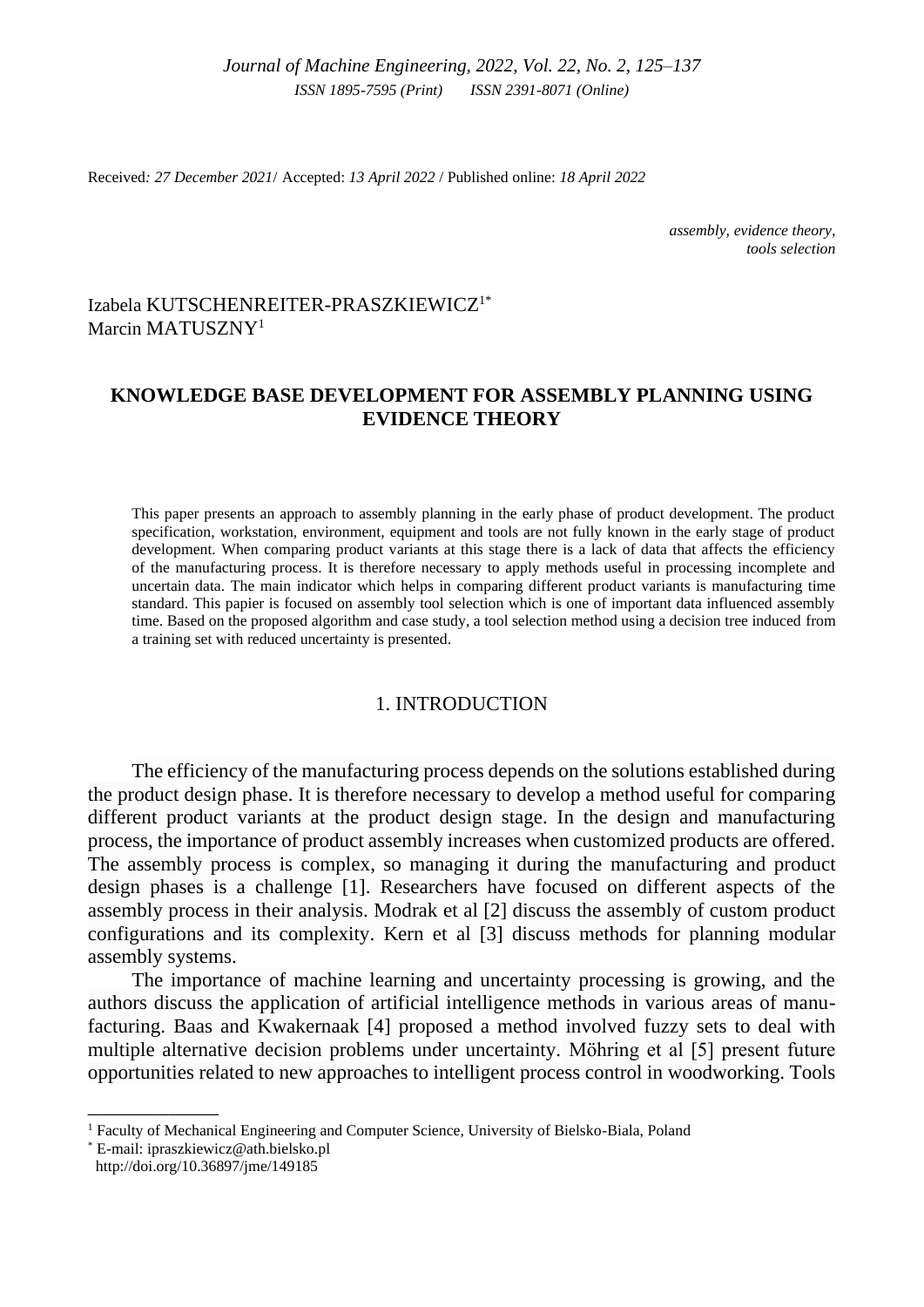development of in intelligent mechatronic systems is discussed by Guergov [6]. Dalvi [7] uses artificial neural network (ANN) and motion study as tools for assembly sequence optimization.

At the product design stage, some of the data involved in the assembly process is uncertain, so it is necessary to use methods such as evidence theory, which are useful in processing such data.

The aim of the research is to develop a method for the selection of assembly tools taking into account the incomplete characteristics of the production process. The scope of the research concerns the example of assembly a bearing on a shaft.

### 2. STATE OF ART

#### 2.1. EVIDENCE THEORY

Evidence theory known as Dempster-Shafer theory (DST) is one of the effective methods of uncertain information processing [8, 9].

An analysis of the literature on DST applications presents different concepts of data analysis, which come from different sources. DST can be combined with other methods such as fuzzy sets, rough sets and neural networks, for example.

DST has been applied, for example, by Yu et. al. [8] to clustering error reduction, where evidence theory was used to construct and collect K-nearest neighbour information to assign uncluttered objects to the most appropriate cluster, effectively solving the cluster label error propagation problem.

Liu et al. use DST for glass defect identification [9]. In this approach, DST was combined with image classification methods using artificial neural networks and fuzzy k-nearest neighbour classifier.

Qing et al. [10] apply DST and rough sets for internet intrusion detection system. This approach combines rough sets theory and the evidence theory, which can solve the difficulty of acquiring the Basic Belief Assignment's, reducing the correlativity among the evidences and weakening the subjectivity of evidences. The illustrative example shows that it is feasible and effective.

Dymova et al. [11] applied DST and fuzzy sets to rule-based evidential inference in expert systems. DST is used to consider different data sources and fuzzy sets are used to apply linguistic terms in decision rules.

Chen et al [12] use DST as a tool for multisensory data analysis in welding process. This method first uses the distance between the evidence to obtain the weights of the different evidences, and then fuzzy inference theory was applied to adjust the basic probability assignment (BPA) for each piece of evidence according to the resulting weights, and then the adjusted BPAs were combined using DST fusion rules to obtain finally the fusion results.

Wu et al [13] propose to analyse big data from assembly process and make decisions with uncertain information through locally linear embedding, evidence theory, support vector machine and adaptive boosting. Lv et al [14] uses Dempster-Shafer theory to combine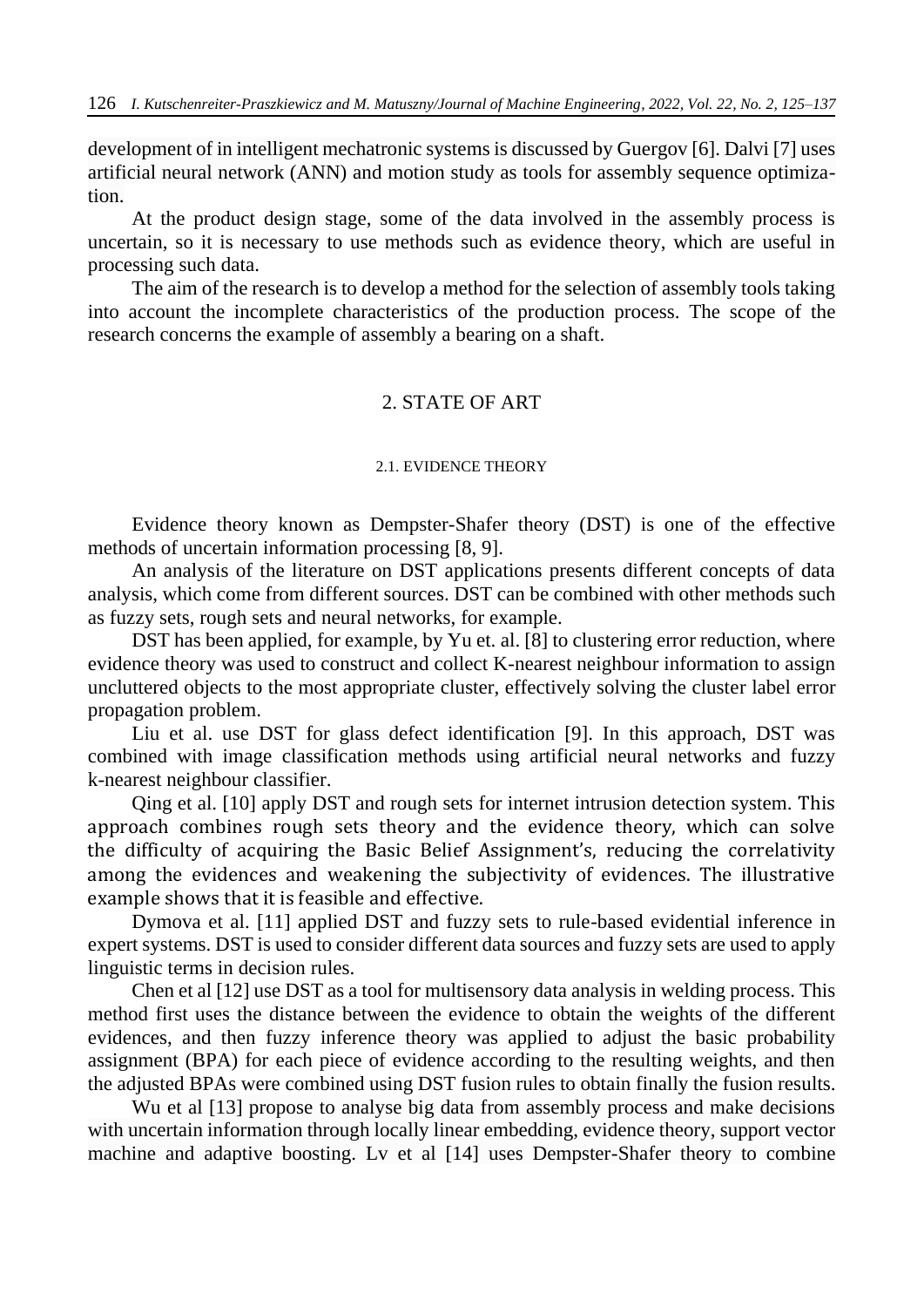the aposteriori classification capabilities generated from different support vector data description for assembly lines to improve their production plans according to constantly changing customer requirements. The topics discussed above illustrate the complexity of the problem.

Antonsson and Otto [15] discuss methods for incorporating inaccuracy into engineering design decision making based on fuzzy set for representing and manipulating inaccuracy in engineering design.

The literature analysis shows that DST is an effective method for processing uncertain data. It gives good results when combined with other data analysis methods.

### 2.2. ASSEMBLY PLANNING

Integrating manufacturing and assembly techniques into the design process at an early stage will have a significant impact on productivity and customer satisfaction. The literature analysis presents different approaches to assembly planning.

Michniewicz et al [16] developed approach in witch assembly process is automatically extracted from the CAD-file of the individual product.

Sinha et al [17] proposes a novel object shape error response approach to estimate the dimensional and geometric variation of assembled products and then, relate these to process parameters, which can be interpreted as root causes of the object shape defects. Their approach leverages Bayesian 3-D convolutional neural networks integrated with CAD engineering simulations for root causes isolation.

Ong et al. [18] presents a methodology that integrates the assembly Product Design and Planning (PDP) activities with the Workplace Design and Planning (WDP) activities to improve the efficiency and quality of assembly design and planning at the early design stage.

Franciosa et al. proposes a novel methodology to optimize heterogeneous design tasks with competing parameters [19].

Design verification in the digital domain, was discuss by Maropoulos et al. [20] who describes a novel, hybrid design verification methodology that integrates model-based variability analysis with measurement data of assemblies, in order to reduce simulation uncertainty and allow early design verification from the perspective of satisfying key assembly criteria.

Assembly systems configurations was discuss by Paralikas et al. [21]. Krüger et al [22] propose hybrid approaches integrated assembly automated processes with humans. Boerl et al. [23] aim their research on methodologies and tools to design and manage a complete flexible assembly system. Lange et al. [24] analysed several design and assembly alternatives and selected an optimized solution based on numerical simulation. Bley et al. [25] proposed an approach that helps to reduce redundant tasks and supports continuous data exchange in the assembly process.

Comparing product variants in the early stages of product development requires data that are missing, which have an impact on the efficiency of the manufacturing process. This is a limitation that is also discussed in the literature. Paying attention to the assembly planning approach in the early phases of product development is important to achieve the target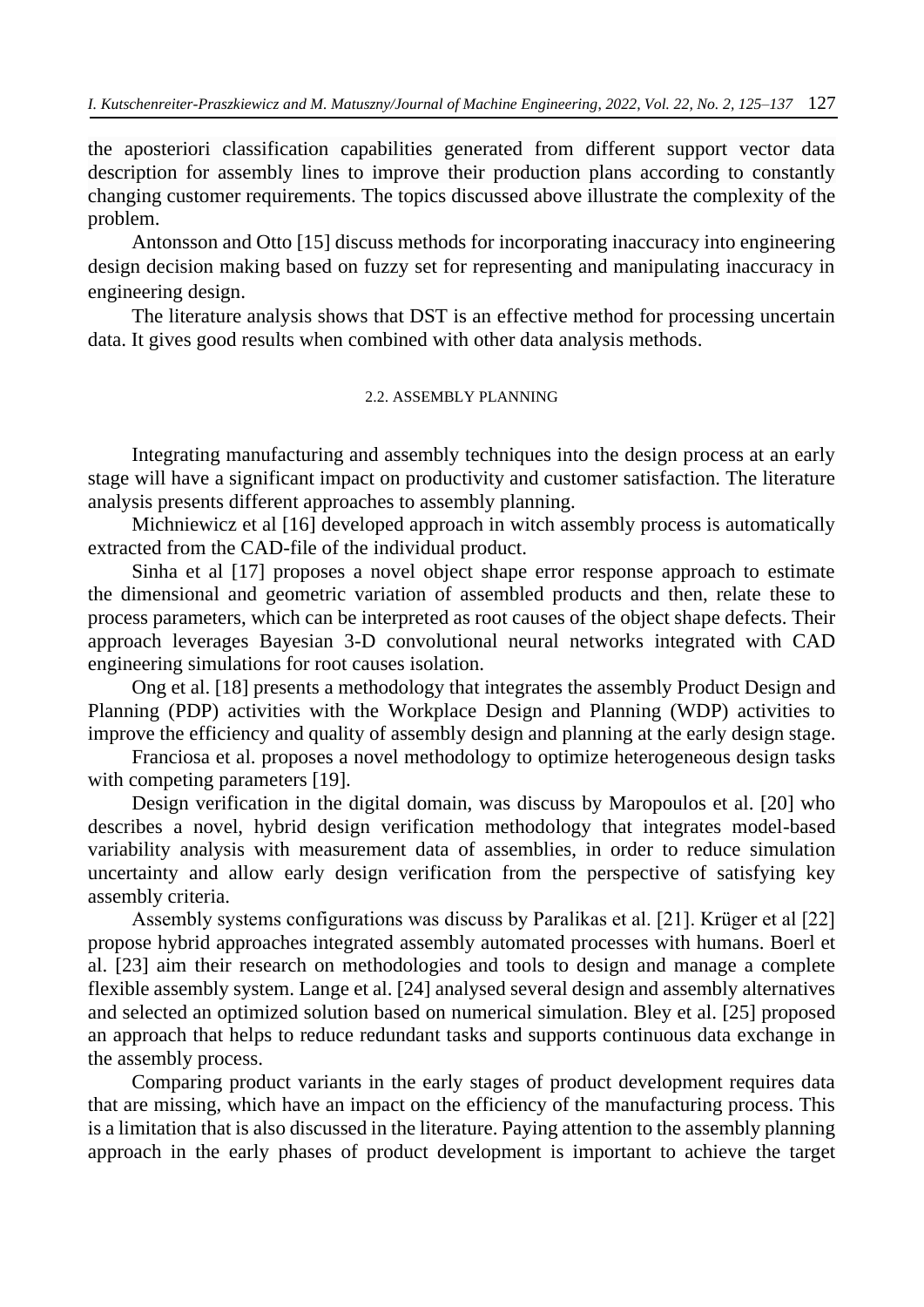standards of Industry 4.0, which includes material use, manufacturing operations, machine use, tool selection and product features, as well as the development of knowledge bases and other emerging technologies. Design for Manufacturing (DFM) and Design for Assembly (DFA) aim to correct and overcome the difficulties and waste associated with manufacturing and assembly at the design stage [26]. In addition, this field includes a decision support system and a knowledge base with guidelines for manufacturing and design that have emerged from the adoption of information and communication technologies. The development of a knowledge base for assembly planning using evidence theory is important in modern manufacturing systems because failure to consider this aspect can lead to excessive material consumption, which has a significant impact on production cost and time.

Putz et al. [27] presents a new approach for permanent productivity determination of assembly systems based on the usage of in-process acquired product data.

The literature analysis shows that the assembly process is analysed by authors from different points of view. There is a lack of methods that are helpful in predicting the data needed to set time standards in the early stages of product development. The basic data needed for planning are time standards. The standard of time, which is a measure of the efficiency of the manufacturing process, depends, among other, on the tools used in the assembly process. In the product development process, all the detailed information related to the manufacturing process is not known, so it is necessary to use machine learning methods such as decision tree and DST to process uncertain data.

#### 2.3. KNOWLEDGE BASE

One of the well-known method of knowledge representation is rule-based approach [28]. The knowledge base consists of IF-THEN rules and is commonly used to represent knowledge about manufacturing processes. Advantages and disadvantages of different methods of knowledge representation was discussed by Li et al. [28]

Kusiak et al. [29] proposed a knowledge-based system KBSES for the selection of production equipment, i.e. machine tools and material handling carriers in an automated manufacturing system. Another approach proposed Geiskopf et al. [30] who presented detailed design of the tool assembly.

The KBS for sustainable material selection proposed by Zarandi et al. [31] was developed based on heuristic rules and the experience of design experts.

A knowledge prototype system for unit processes was developed by Zhang et al. [32].

The literature analysis shows that the rule-based approach is an effective approach in solving decision-making problems concerning manufacturing processes.

### 3. PROBLEM DEFINITION

There is a gap in assembly planning at an early stage of product development. The efficiency of the assembly process depends on factors such as the assembly method, connection type, tools used, etc. The connection type is determined during the design phase,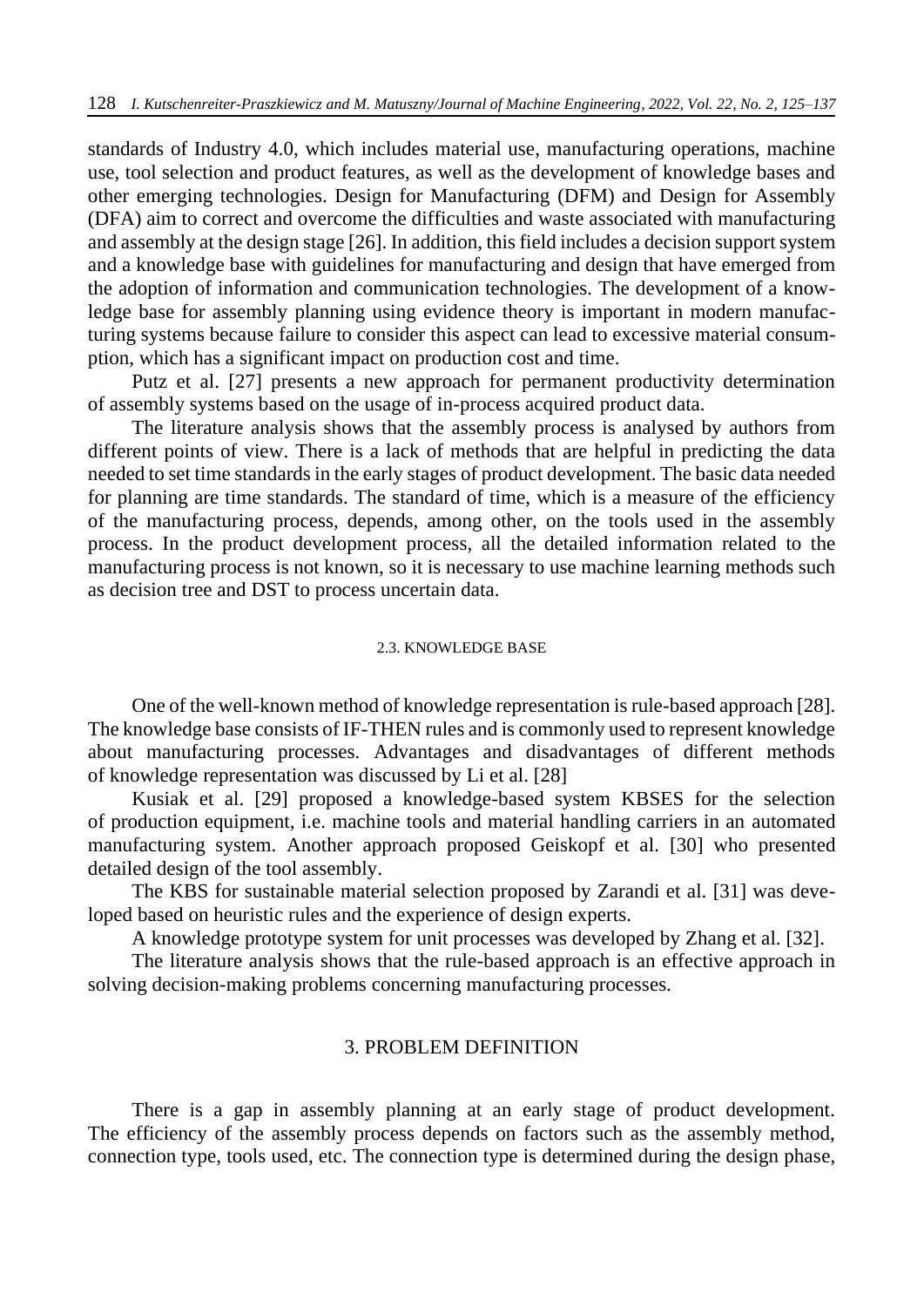but the assembly method and tools are determined during production planning. The question is how to determine the likely assembly method and tools in the early stages of product development to compare different product variants.

The aim of this article is finding the proper assembly tools with the use of machine learning method such as decision tree induced based on training set.

In cases where the classification of the appropriate assembly tools in training set is uncertain, the method based on the evidence theory is used, which helps to classify a given case into the appropriate category and assign the right assembly tool to the given assembly task.

## 4. PROPOSED APPROACH

Proposed approach is focused on finding the right assembly tool for given assembly task. Assembly process can be divided into tasks according to liaison graph [33]. The assembly task can be analysed with the following movements [34]:

- picking up a component,
- assembly connection of two components, or disassembly disconnection of the components,
- putting down a component.

The separated assembly task can be characterised by an object-attribute-value (OAV) framework [34], from which a training set for tool selection can be created.

Assembly tools selection algorithm was presented in the Fig. 1.



Fig. 1. The proposed approach

The first step in proposed approach is focused on development of a training set for selection of assembly tools. The training set in the proposed approach contained a selected assembly task characterized by attributes derived from the product design characteristics. The second step in proposed approach is focused on identification of uncertain cases. It may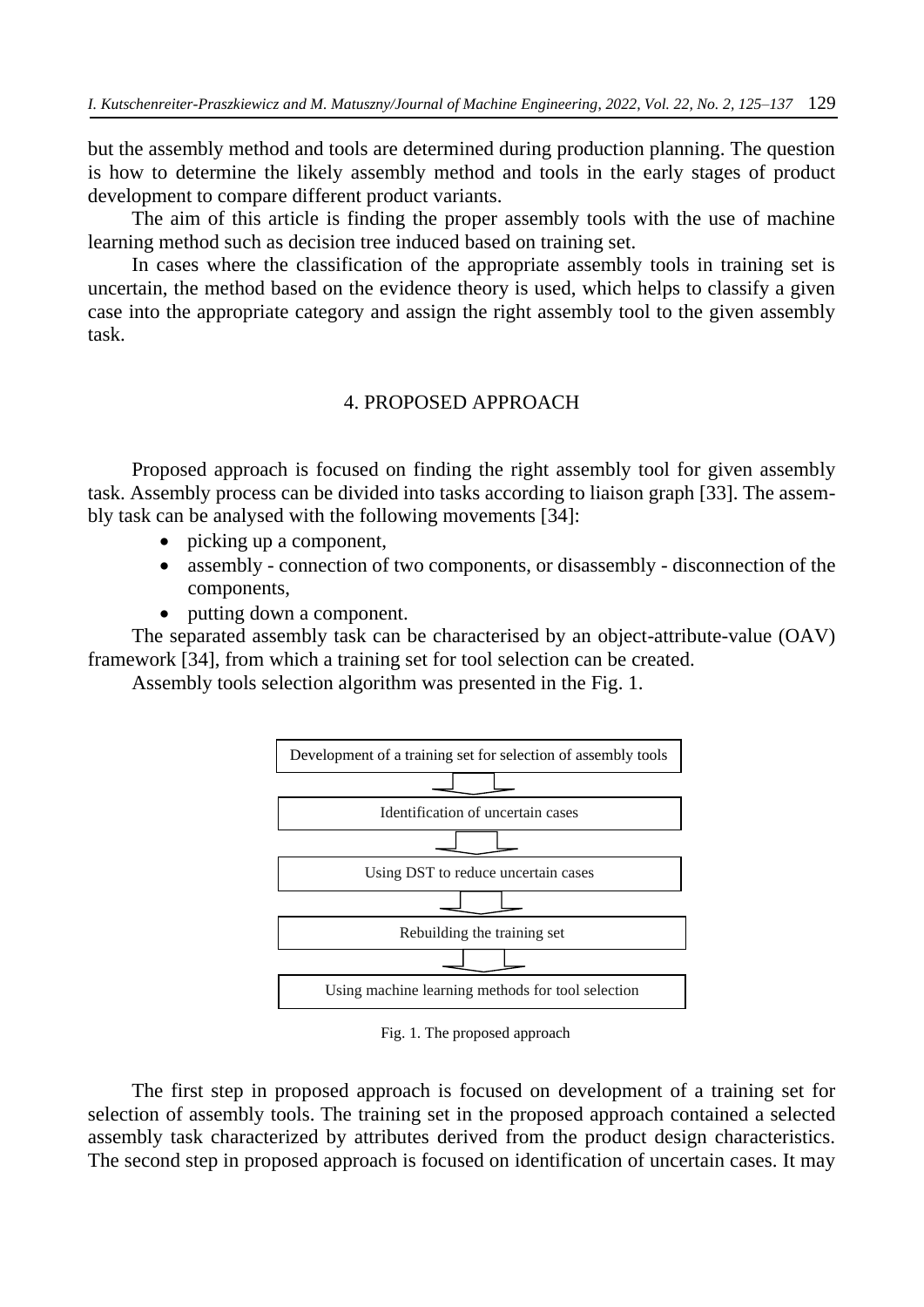happen that there are uncertain cases in the training set, where there are different outputs for the same input characteristics.

The uncertain cases in the training set according to the third step of proposed approach, can be analyzed using DST.

DST assumes that  $\Theta = \{H_1, H_2, ..., H_X\}$  be a finite non-empty set of mutually *X* exhaustive and exclusive states of system under consideration (hypothesis) known as frame of discernment. The power set denote 2*<sup>Θ</sup>*, composed with the 2*<sup>X</sup>* propositions of *Θ,* then  $2^{X} = \{ \emptyset, \{H_1\}, \{H_2\}, \ldots, \{H_X\}, \{H_1, H_2\}, \ldots, X \}$ . DST assigns a belief mass to each element of the power set. Function *m*:  $2^X \rightarrow [0,1]$  is called basic belief assignment (BBA), where mass of empty set is zero  $m(\emptyset)=0$  and mass of all the members of the power set add up to a total of 1,  $\sum_{A \in 2^X} m(A) = 1$ .

The mass  $m(A)$  represents how strongly the evidence supports  $A$  which, in a case of disjunction of states (hypothesis), has not been assigned to a subset of *A* because of insufficient information. Each subset  $A \subset \Theta$  such as  $m(A) > 0$  is called the focal element.

DST introduce belief function and plausibility function as the upper and lower bounds of a probability interval.

The belief function *Bel(A)* for a set *A* is defined as the sum of all the masses of subsets of the set of interest according to formula (1).

$$
Bel(A) = \sum_{B \subseteq A} m(B) \tag{1}
$$

The Plausibility function *Pl(A)* is the sum of all the masses of the sets *B* that intersect the set of interest *A* according to formula (2).

$$
Pl(A) = 1 - Bel(\bar{A}) = \sum_{B \cap A \neq \emptyset} m(B) \tag{2}
$$

where  $\bar{A}$  is negation of A.

The value of *m(A)* relates only to the set *A* and gives no additional information about any subsets of *A*.

From the mass assignment the probability interval is bounded according to formula (3).

$$
Bel(A) \le P(A) \le Pl(A)
$$
\n(3)

For multiple evidences, Dempster's rule of combination provides an approach to impacting several belief functions on the same frame of discernment. Let *A* and *B* be used for computing two belief functions *Bel1* and *Bel2*, Dempster's rule of combination can be defined in terms of two corresponding mass functions  $m_1$  and  $m_2$  according to formula (4).

$$
m1,2(C) = m1 \oplus m2(C) = \frac{1}{1-R} \sum_{A \cap B = C \neq \emptyset} m1(A)m2(B)
$$
 (4)

where  $R$  is calculated according to formula (5) and denotes the conflict degree between two pieces of evidence *Bel1* and *Bel2*, where 0 means no conflict and 1 means total conflict.

$$
R = \sum_{A \cap B \neq \emptyset} m1(A)m2(B) \tag{5}
$$

It is obviously that if *R* is too large, the Dempster's rule of combination will fail [9, 10].

In the decision-making process related to the choice of assembly tools, the opinions of different experts can be used. Each expert can give his/her opinion on a particular option, e.g. yes, no, don't know. In this way, the evaluation results are presented as probabilities.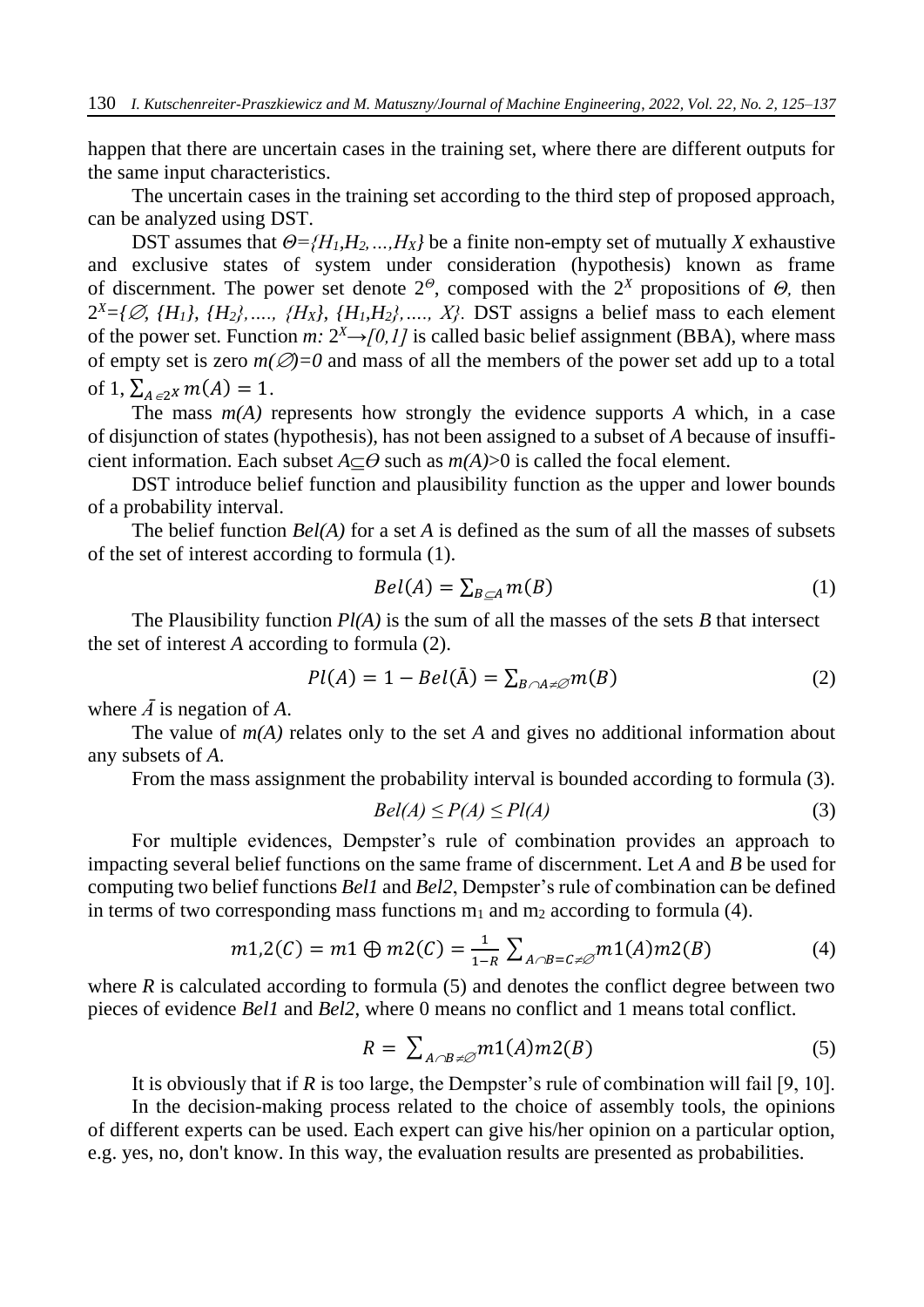Based on the experts evaluation, the training set output probability can be calculated and the uncertain cases will be reduced. The criteria used by experts in assembly tools selection in uncertain cases are: quality, productivity and costs. The evaluation options given use criteria that can be assessed as probabilities based on the number of expert answers.

In the next step of the proposed approach, the training set should be rebuilt and the lower probability cases should be removed from it. Finally, the machine learning method include e.g.: data-driven decision tree (DT) induction or artificial neural network (ANN) can be used for tool selection. Both methods can use the training set developed by the proposed algorithm.

### 5. EXPERIMENTAL STUDY

Experimental study concern shaft-bearing assembly tools selection for a given bearing type. The bearings can be cold pressed onto the shaft using a hydraulic tool using the appropriate mounting bushings. It is also possible to put the bearings on the shaft with a mechanical tool, striking lightly and evenly so that the force is distributed over the entire circumference of the ring and the bearing is not damaged. To facilitate understanding of the described process, a figure of the shaft-bearing assembly process is provided below (Fig. 2) [35].

Training set (Table 1) contain bearing assembly characteristic which included:

- bearing seat type marked with *ro*, which may have the following values: cylindrical marked with the number 1, tapered marked with the number 2,
- diameter marked with *sr*, which may have the following values: up to 80 mm marked with the number 1, from 80–220 mm marked with the number 2, above 220 mm marked with the number 3,
- tools type, which is the output in the classification process and may have the following values: mechanical marked with the number 1, hydraulic marked with the number 2, none marked with the number 0.



Fig. 2. An example of small bearing assembly [35]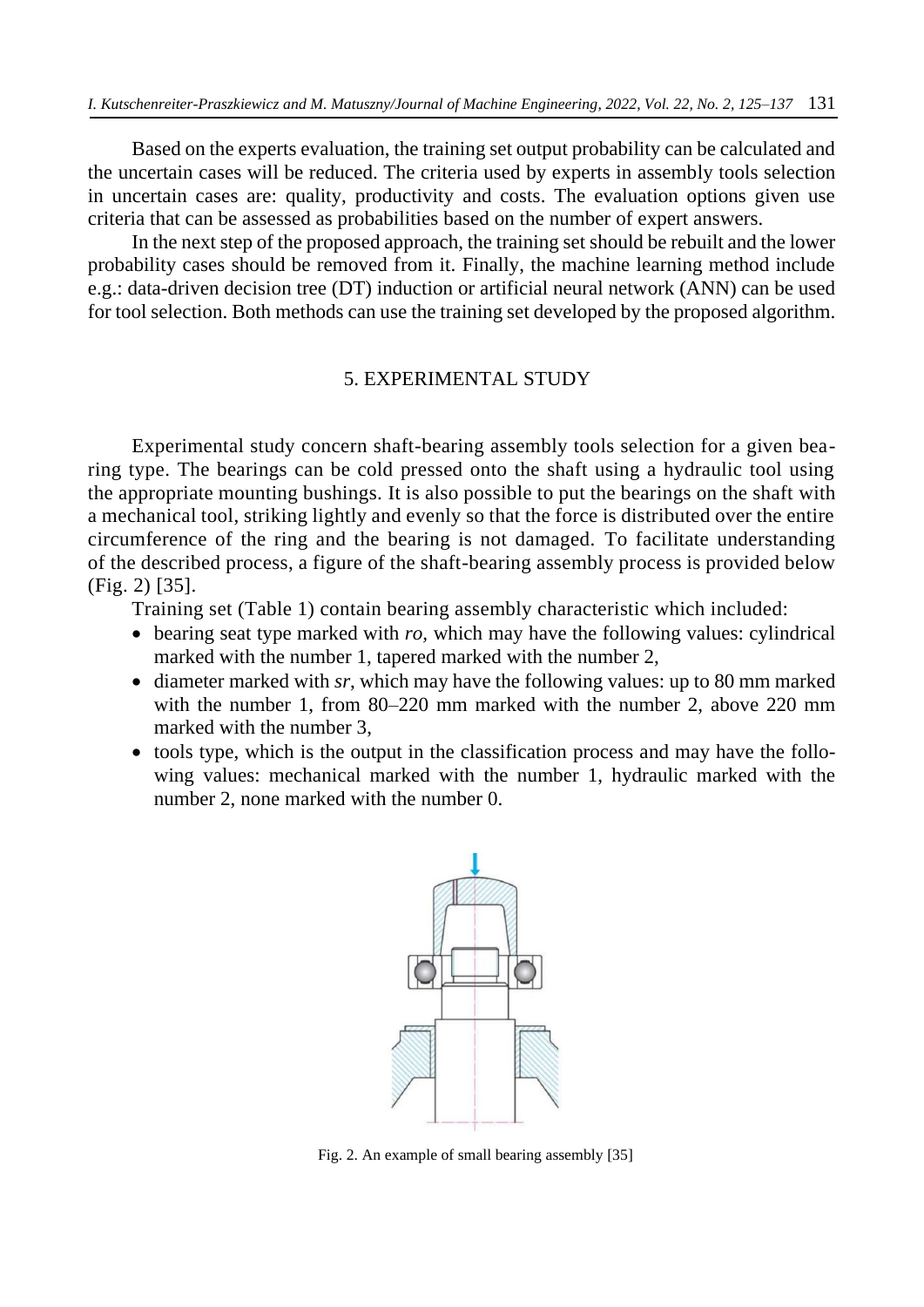The training set included uncertain cases 4 and 5 as well as 6 and 7 in which different outputs are obtained for a common input characteristic, highlighted in grey in Table 1. Based on the Table 1, a decision tree was generated (Fig. 3). The number of incorrect classified cases in training set equal 2.

|                | Input                                                        | Output                                                                      |                                                 |
|----------------|--------------------------------------------------------------|-----------------------------------------------------------------------------|-------------------------------------------------|
| No             | Bearing seat type<br>(cylindrical $1$ , tapered $2$ ) - $ro$ | Diameter<br>(up to 80 mm $1$ , from 80–220<br>$mm 2$ , above 220 mm 3) - sr | Tools<br>(mechanical 1, hydraulic 2, none $0$ ) |
|                |                                                              |                                                                             |                                                 |
| $\mathfrak{D}$ |                                                              |                                                                             | 0                                               |
| 3              |                                                              | 3                                                                           | $\Omega$                                        |
| $\overline{4}$ | $\mathcal{D}$                                                |                                                                             |                                                 |
| 5              | $\mathcal{D}$                                                |                                                                             | っ                                               |
| 6              | 2                                                            | 2                                                                           |                                                 |
|                | 2                                                            | 2                                                                           | 2                                               |
| 8              |                                                              |                                                                             |                                                 |

Table 1. Training set

Cases 4 and 5 from training set (Table 1) were analysed using DST. Simulated experts opinions were used and the probability of using the right tool was calculated. In the example shown, the first group of experts assesses quality (m1), the second assesses productivity (m2) and the third assesses costs (m3). Experts evaluated two options, the first (a) is about choosing a mechanical tool, the second (b) is about choosing a hydraulic tool for bearing assembly with diameter less than 80 mm. An example of the probability distribution is shown in Table 2. Fused belief degree of two pieces of evidence (join assessment of quality and productivity) is presented in Table 3, confidence intervals are presented in Table 4.



Fig. 3. Decision tree induced from the training set with uncertain data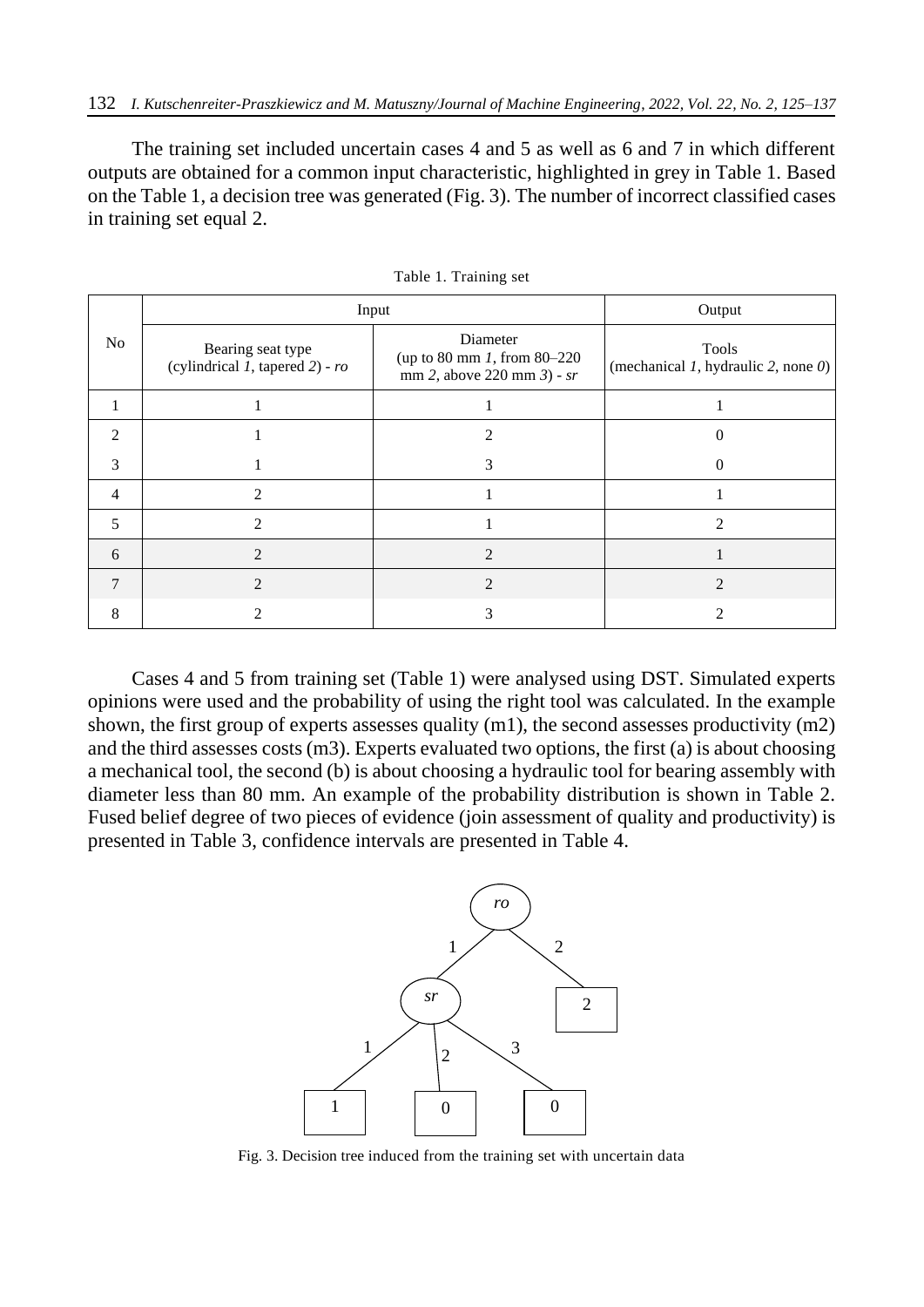| Variants           | ml  | m2        | m3   |
|--------------------|-----|-----------|------|
| a (1               | ∪.∪ | Λ<br>v. J | v. J |
| $\sqrt{2}$<br>b(2) | U.4 | ⌒<br>V.4  |      |

#### Table 2. Probability assessment

Table 3. Fused belief degree of two pieces of evidence m1+m2

| Experts 2    |     | m2(a) | m2(b) | m2(S) |
|--------------|-----|-------|-------|-------|
| Experts 1    |     | 0.3   | 0.4   | 0.3   |
| ml(a)        | 0.5 | 0.15  | 0.20  | 0.15  |
| ml(b)        | 0.4 | 0.12  | 0.16  | 0.12  |
| $m1(\Theta)$ | 0.1 | 0.03  | 0.04  | 0.03  |

#### Table 4. Confidence intervals

| Experts 12 | Bel                    | D)                              |
|------------|------------------------|---------------------------------|
| m12(a)     | 0,49                   | $\cap$ $\subset$ $\cap$<br>U.JJ |
| m12(b)     | $\overline{a}$<br>0,47 | $\sim$ 4<br>v, v1               |

Fused belief degree of two pieces of evidence (join assessment of quality and productivity calculated in Table 3 and costs) is presented in Table 5, confidence intervals are presented in Table 6, where Bel is the probability of the variant occurring if all known data support it, and Pl is the probability of the variant occurring if known and unknown data support it.

|               | Experts 3 | m3(a) | m3(b) | m3(S) |
|---------------|-----------|-------|-------|-------|
| Experts 12    |           | 0.3   |       |       |
| m12(a)        | 0.49      | 0.15  | 0.00  | 0.34  |
| m12(b)        | 0.47      | 0.14  | 0.00  | 0.33  |
| $m12(\Theta)$ | 0.04      | 0.01  | 0.00  | 0.03  |

Table 5. Fused belief degree of two pieces of evidence m12+m3

Table 6. Confidence intervals

| Experts 123 | Bel  | $\mathbf{D}$ |
|-------------|------|--------------|
| m123(a)     | 0.58 | 0.62         |
| m123(b)     | 0.38 | 0.42         |

The same procedure was repeated for the next uncertain cases in the training set, namely cases 6 and 7.

Finally, the training set with reduced uncertainty is shown in Table 7 and the DT built from it is shown in Fig. 4.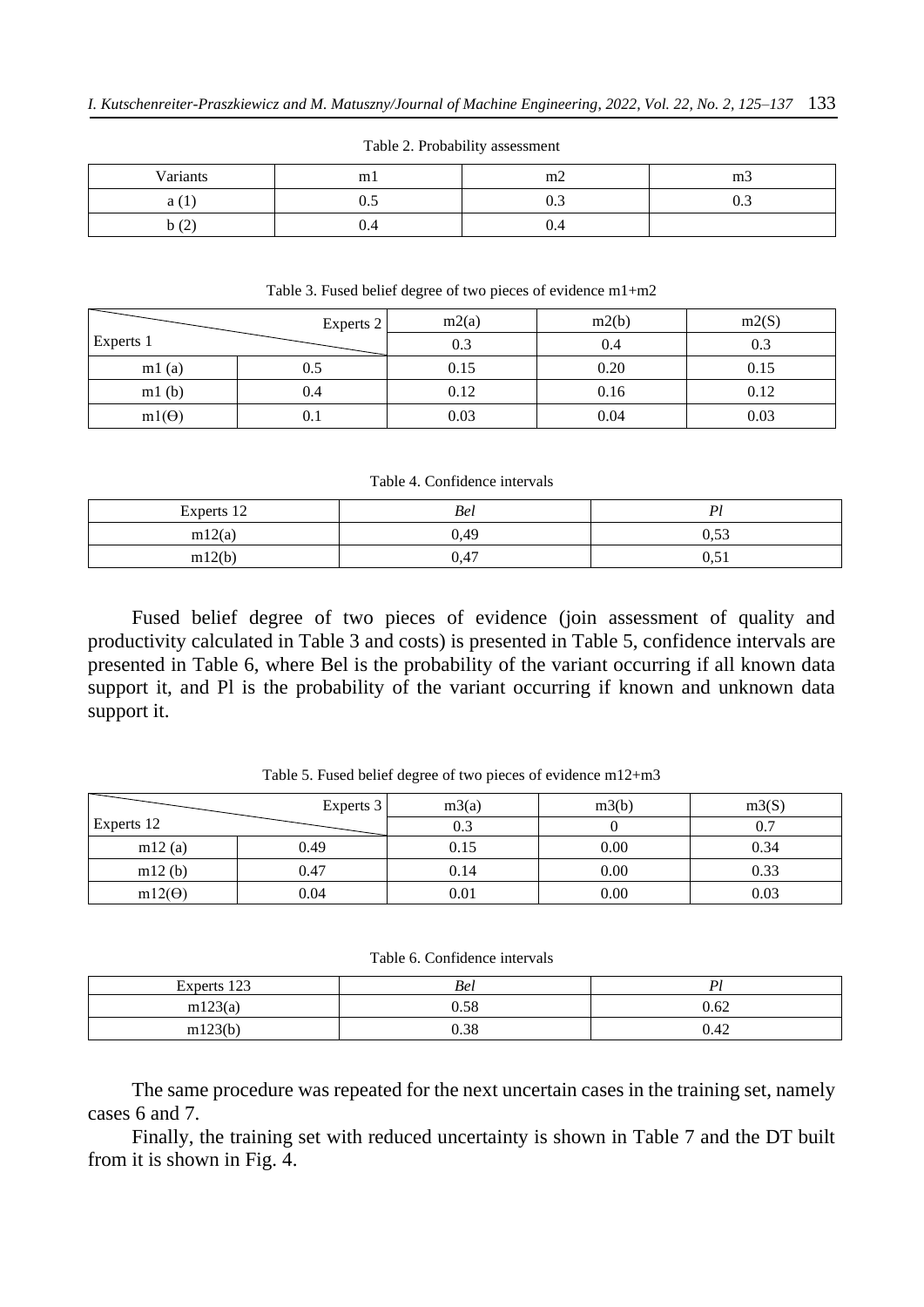| Bearing seat type<br>(cylindrical $1$ , tapered $2$ ) - $ro$ | Diameter<br>(up to 80 mm 1, from $80 - 220$ mm 2,<br>above $220 \text{ mm } 3$ ) - sr | Tools<br>(mechanical $1$ , hydraulic $2$ , none $0$ ) |
|--------------------------------------------------------------|---------------------------------------------------------------------------------------|-------------------------------------------------------|
|                                                              |                                                                                       |                                                       |
|                                                              |                                                                                       |                                                       |
|                                                              |                                                                                       |                                                       |
|                                                              |                                                                                       |                                                       |
|                                                              |                                                                                       |                                                       |
|                                                              |                                                                                       |                                                       |
|                                                              |                                                                                       |                                                       |
|                                                              |                                                                                       |                                                       |

Table 7. Training set with reduced uncertainty



Fig. 4. Decision tree induced from the training set without uncertain data

| N <sub>o</sub>           | Input training set                                          |                                                                                    | Output training<br>set before DST                      | Output DT<br>(Figure 2)                            | Output training<br>set<br>after DST                   | Output DT<br>(Figure 3)                            |
|--------------------------|-------------------------------------------------------------|------------------------------------------------------------------------------------|--------------------------------------------------------|----------------------------------------------------|-------------------------------------------------------|----------------------------------------------------|
|                          | Bearing seat type<br>(cylindrical 1,<br>tapered $2)$ - $ro$ | Diameter<br>(up to 80 mm<br>$1,$ from 80-<br>220 mm 2,<br>above 220<br>$mm3)$ - sr | Tools<br>(mechanical 1,<br>hydraulic 2,<br>$none$ $0)$ | Classification<br>according to DT<br>from Figure 2 | Tools<br>(mechanical 1,<br>hydraulic 2,<br>none $0$ ) | Classification<br>according to DT<br>from Figure 3 |
| 1                        |                                                             |                                                                                    | 1                                                      |                                                    |                                                       |                                                    |
| $\overline{2}$           |                                                             | 2                                                                                  | $\theta$                                               | $\theta$                                           | 0                                                     | $\theta$                                           |
| 3                        |                                                             | 3                                                                                  | $\Omega$                                               | $\Omega$                                           | $\theta$                                              | 0                                                  |
| $\overline{4}$           | $\overline{2}$                                              |                                                                                    |                                                        | $\overline{2}$                                     |                                                       |                                                    |
| 5                        | $\overline{2}$                                              |                                                                                    | $\overline{2}$                                         | 2                                                  |                                                       |                                                    |
| 6                        | 2                                                           | 2                                                                                  | 1                                                      | 2                                                  | $\mathfrak{D}$                                        | $\mathfrak{D}$                                     |
| 7                        | $\mathfrak{D}$                                              | $\overline{2}$                                                                     | $\mathfrak{D}$                                         | 2                                                  | $\mathfrak{D}$                                        | $\mathfrak{D}$                                     |
| 8                        | $\overline{2}$                                              | 3                                                                                  | $\overline{2}$                                         | $\overline{2}$                                     | 2                                                     | $\overline{2}$                                     |
| Incorrect classification |                                                             |                                                                                    | $\overline{2}$                                         |                                                    | $\Omega$                                              |                                                    |

Table 8. Results comparison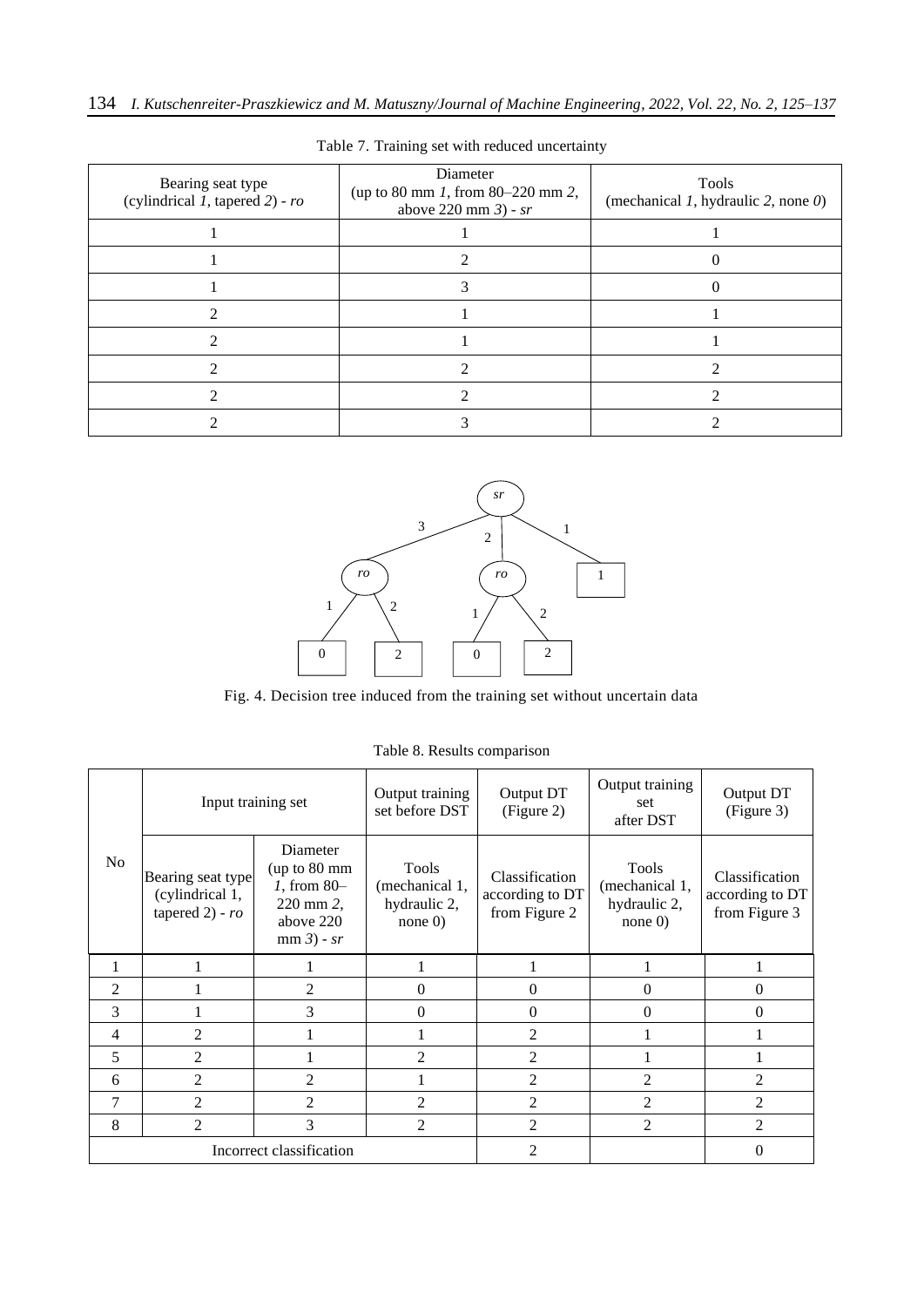A comparison of the results is shown in Table 8, where the classification of tools from the DT shown in Fig. 2 and Fig. 3 is analysed. The number of misclassifications in the DT shown in Fig. 2 is 2, the DT shown in Fig. 3 has no errors in the training set.

The approach presented above allows to generate rules that can be added to the knowledge base for its development. The decision rules generated by DT (Fig. 4) are shown below:

R1. If  $sr=3$  and ro=1 then tool =0 R2. If  $sr=3$  and ro=2 then tool =2 R3. If  $sr=2$  and ro=1 then tool =0 R4. If  $sr=2$  and ro=2 then tool =2 R5. If  $sr=1$  then tool  $=1$ .

### 6. CONCLUSIONS

The assembly process is complex, and planning it early in product development is challenging. In order to compare different product variants, it is necessary to take into account attributes that depend on the structure of the product and those that depend on the planning of the production process, such as tools, equipment, workstation layout.

Literature analysis presents different approaches to deal with uncertainty in design and manufacturing. DST applied in the article was combined with graph theory and rule-based approach and give good results.

At the product design stage, some data from the manufacturing process is uncertain. DST is an effective method for uncertain data processing. The proposed approach focused on tool selection in assembly process using DST and machine learning method.

Proposed approach based on the following stages: development of a training set for selection of assembly tools, identification of uncertain cases, using DST to reduce uncertain cases, rebuilding the training set, using machine learning methods for tool selection.

A bearing assembly process was used as an example of the application of the proposed method. The uncertainty reduction of the training set using DST was analysed for two variants of bearing assembly using a hydraulic or a mechanical tool. Taking into account criteria such as quality, productivity and cost, the training set was reduced and a decision tree was constructed.

The analysis of the results shows the number of errors in the training set extracted from the DT induced by the original training set and that from the reduction using DST. The DT induced from the reduced training set gives better results, there are no misclassified cases in the training set.

#### **REFERENCES**

- [1] BONINO B., RAFFAELI R., MONTI M., GIANNINI F., 2021, *A Heuristic Approach to Detect CAD Assembly Clusters*, Procedia CIRP, 100, 463–468.
- [2] MODRAK V., MARTON D., BEDNAR S., 2015, *The Influence of Mass Customization Strategy on Configuration Complexity of Assembly Systems*, Procedia CIRP, 33, 538–543.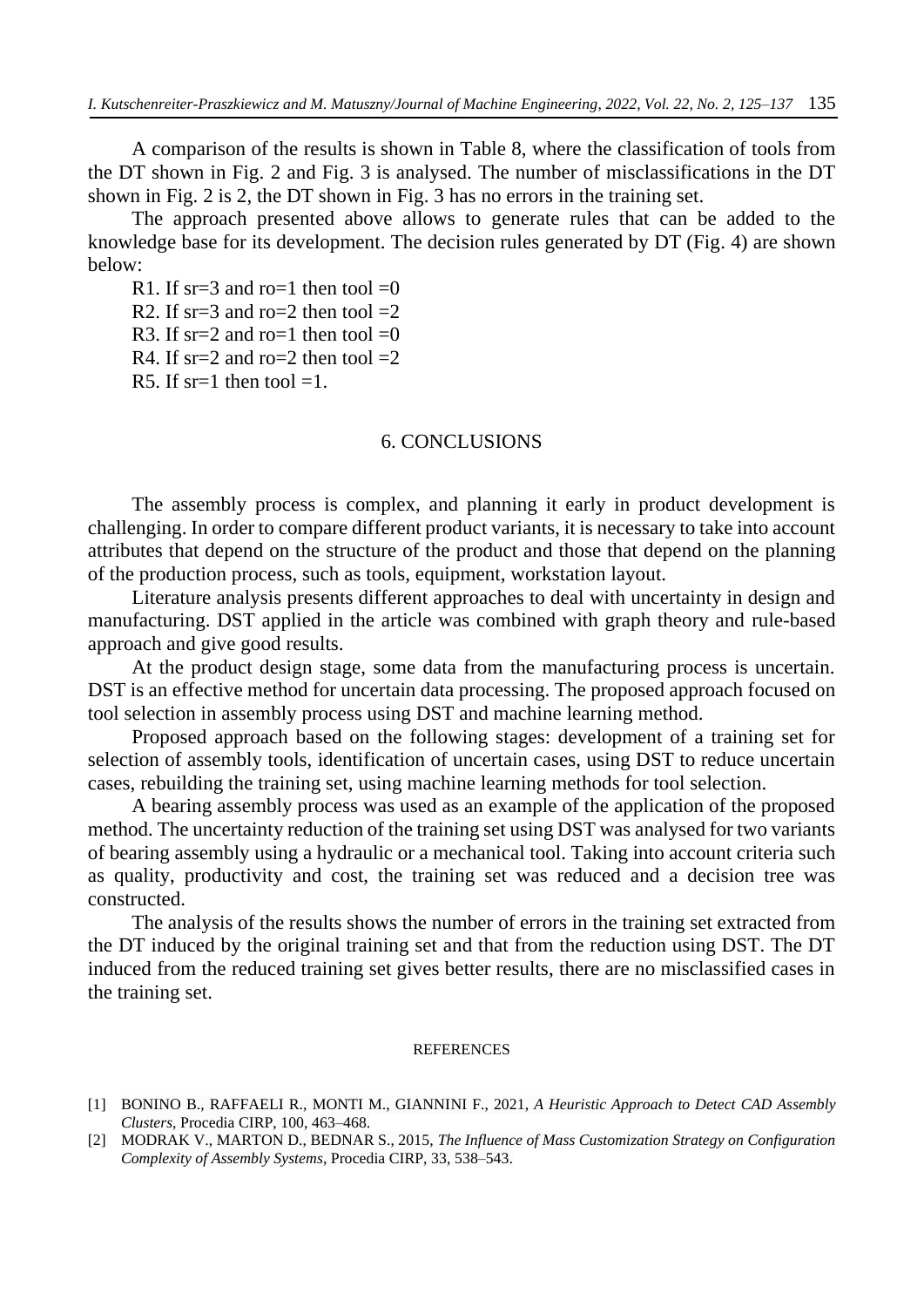- [3] KERN W., RUSITSCHKA F., BAUERNHANSL T., 2016, *Planning of Workstations in a Modular Automotive Assembly System*, Procedia CIRP, 57, 327–332.
- [4] BAAS S., KWAKERNAAK H., 1977, *Rating and Ranking of Multiple-Aspect Alternatives Using Fuzzy Sets*, Automatica, 13, 47–58.
- [5] MÖHRING H., ESCHELBACHER S., GÜZEL K., KIMMELMANN M., SCHNEIDER M., ZIZELMANN C., HÄUSLER A., MENZE C., 2019, *In Route to Intelligent Wood Machining – Current Situation and Future Perspectives*, Journal of Machine Engineering, 19/4, 5–26.
- [6] GUERGOV S., 2018, *A Review and Analysis of the Historical Development of Machine Tools into Complex Intelligent Mechatronic Systems*, Journal of Machine Engineering, 18/1, 107–119.
- [7] DALVI S., 2016, *Optimization of Assembly Sequence Plan Using Digital Prototyping and Neural Network*, Procedia Technology, 23, 414–422.
- [8] YU H., CHEN L., YAO J., 2021, *A Three-Way Density Peak Clustering Method Based on Evidence Theory*, Knowledge-Based Systems, 211, 106532.
- [9] LIU H., CHEN Y., PENG X., XIE J., 2011, *A Classification Method of Glass Defect Based on Multiresolution and Information Fusion*, Int. J. Adv. Manuf. Technol., 56, 1079–1090.
- [10] QING Y., XIAOPING W., CHANGHONG Z., 2009, *An Intrusion Detection System Based on Evidence Theory and Rough Set Theory***,** Journal of Electronics, 26/6, 777–781.
- [11] DYMOVA L., SEVASTIANOV P., BARTOSIEWICZ P., 2010, *A New Approach to the Rule-Base Evidential Reasoning: Stock Trading Expert System Application*, Expert Systems with Applications, 37, 5564–5576.
- [12] CHEN B., FENG J., 2014, *Multisensor Information Fusion of Pulsed GTAW Based on Improved D-S Evidence Theory*, Int. J. Adv. Manuf. Technol., 71, 91–99.
- [13] WU X., ZHAO J., TONG Y., 2018, *Big Data Analysis and Scheduling Optimization System Oriented Assembly Process for Complex Equipment*, IEEE Access, 6, 36479–36486, DOI: 10.1109/ACCESS.2018.2852791.
- [14] LV Y., QUIN W., YANG J., ZHANG J., 2018, *Adjustment Mode Decision Based on Support Vector Data Description and Evidence Theory for Assembly Lines,* Industrial Management & Data Systems, 118, 8, 1711–1726, DOI: 10.1108/IMDS-01-2017-0014.
- [15] ANTONSSON E.K., OTTO K.N., 1995*, Imprecision in Engineering Design*, Journal of Mechanical Design, 117(B), 25–32, DOI: 10.1115/1.2836465.
- [16] MICHNIEWICZ J., REINHART G., BOSCHERT S., 2016, *CAD-Based Automated Assembly Planning for Variable Products in Modular Production Systems*, 6th CIRP Conference on Assembly Technologies and Systems (CATS), Procedia CIRP, 44, 44–49.
- [17] SINHA S., FRANCIOSA P., CEGLAREK D., 2021, *Object Shape Error Response Using Bayesian 3-D Convolutional Neural Networks for Assembly Systems with Compliant Parts*, IEEE Transactions on Industrial Informatics, 17/10, 6676–6686.
- [18] ONG S.K., PANG Y., NEE A.Y.C., 2007, *Augmented Reality Aided Assembly Design and Planning,* Annals of the CIRP, 56/1, 49–52.
- [19] FRANCIOSA P., CEGLAREK D., 2015, *Hierarchical Synthesis of Multi-Level Design Parameters in Assembly System*, CIRP Annals – Manufacturing Technology, 64, 149–152.
- [20] MAROPOULOS P.G., VICHARE P., MARTIN O., MUELANER J., SUMMERS M.D., KAYANI A., 2011, *Early Design Verification of Complex Assembly Variability Using a Hybrid – Model Based and Physical Testing – Methodology*, CIRP Annals – Manufacturing Technology, 60, 207–210.
- [21] PARALIKAS J., FYSIKOPOULOS A., PANDREMENOS J., CHRYSSOLOURIS G., 2011, *Product Modularity and Assembly Systems: An Automotive Case Study*, CIRP Annals – Manufacturing Technology, 60, 165–168.
- [22] KRÜGER J., BERNHARDT R., SURDILOVIC D., 2006, *Intelligent Assist Systems for Flexible Assembly,* CIRP Annals, 55/1, 29–32.
- [23] BOERL C.R., PEDRAZZOLI P., SACCOL M., RINALDI R., PASCALE G., AVAI A., 2001, *Integrated Computer Aided Design for Assembly Systems*, CIRP Annals, 50/1, 17–20.
- [24] LANGE S., SCHMIDT H., SELIGER G., 2000, *Product and Assembly Design for a Fibre Reinforced Plastic Track Wheel*, CIRP Annals, 49/1, 105–108.
- [25] BLEY H., FRANKE C., 2004, *Integration of Product Design and Assembly Planning in the Digital Factory,* CIRP Annals, 53/1, 25–30.
- [26] BATTAIA O., DOLGUI A., HERAGU S.S., MEERKOV S.M., TIWARI M.K., 2019, *Design for Manufacturing and Assembly/Disassembly: Joint Design of Products and Production Systems*, International Journal of Production Research, 56/24, 7181–7189, DOI: 10.1080/00207543.2018.1549795.
- [27] PUTZ M., LANGER T., 2012, *Determination of Extended Availability and Productivity for Assembly Systems Using Existing Data Base,* CIRP Annals – Manufacturing Technology, 61, 17–20.